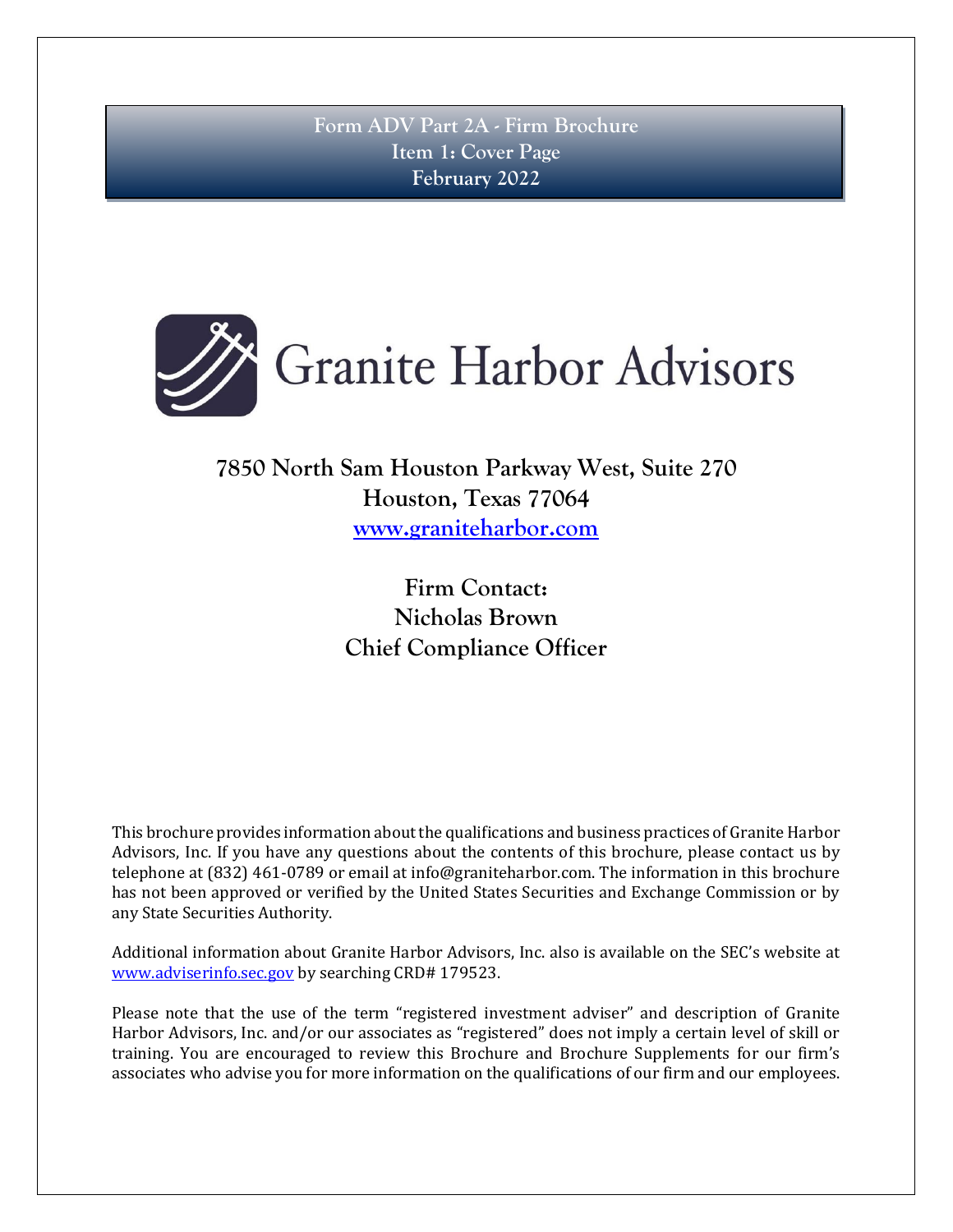### **Item 2: Material Changes**

<span id="page-1-0"></span>Granite Harbor Advisors, Inc. (GHA) is required to advise you of any material changes to the Firm Brochure ("Brochure") from our last annual update.

Since our last Annual Amendment filing, our firm has the following material changes to disclose:

- We have added the ability to compensate solicitors for the referral of clients to our firm.
- We have added risk disclosure language pertaining to our use of margin and options in client portfolios.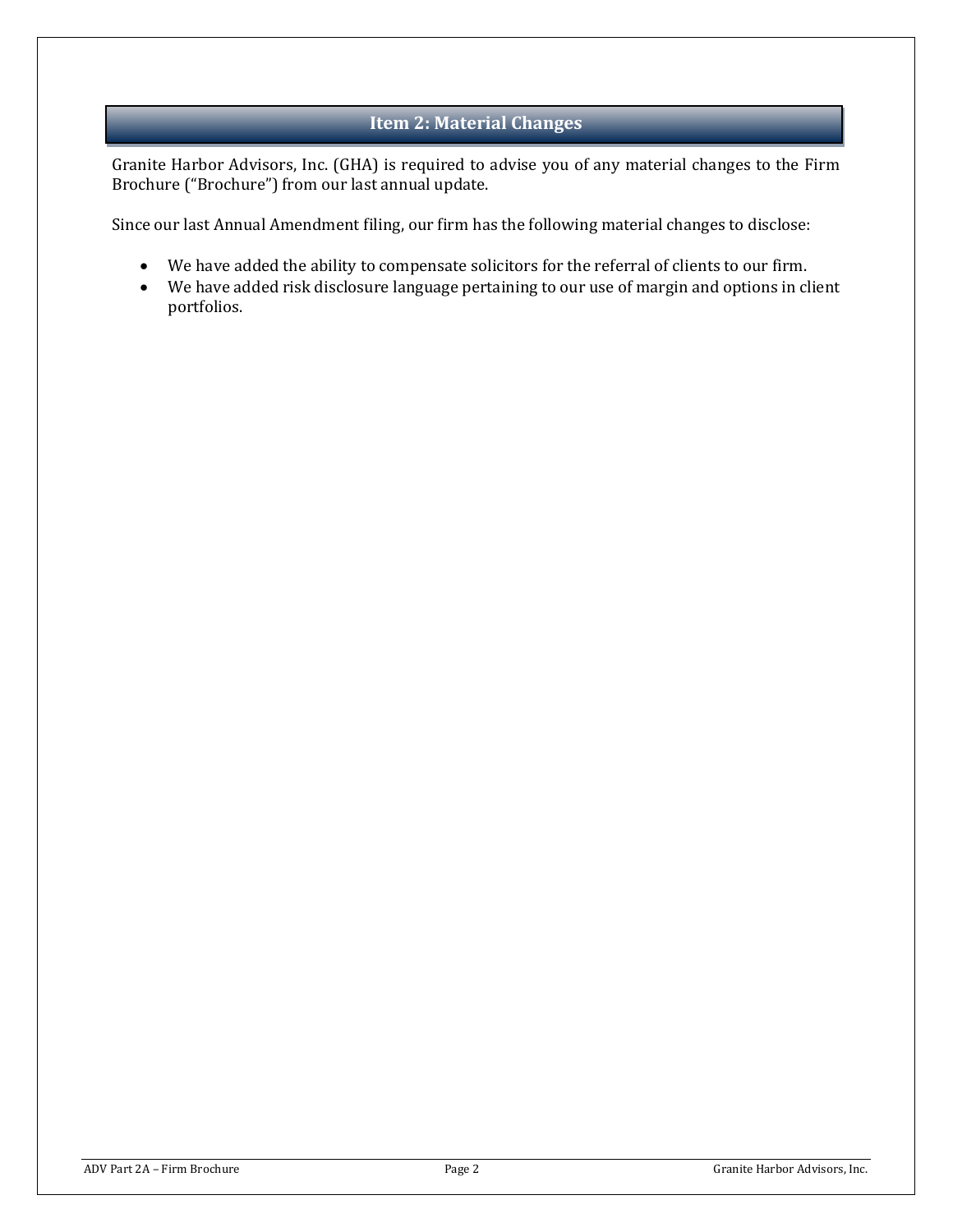## **Item 3: Table of Contents**

<span id="page-2-0"></span>

| Item 11: Code of Ethics, Participation or Interest in Client Transactions & Personal Trading 10 |  |
|-------------------------------------------------------------------------------------------------|--|
|                                                                                                 |  |
|                                                                                                 |  |
|                                                                                                 |  |
|                                                                                                 |  |
|                                                                                                 |  |
|                                                                                                 |  |
|                                                                                                 |  |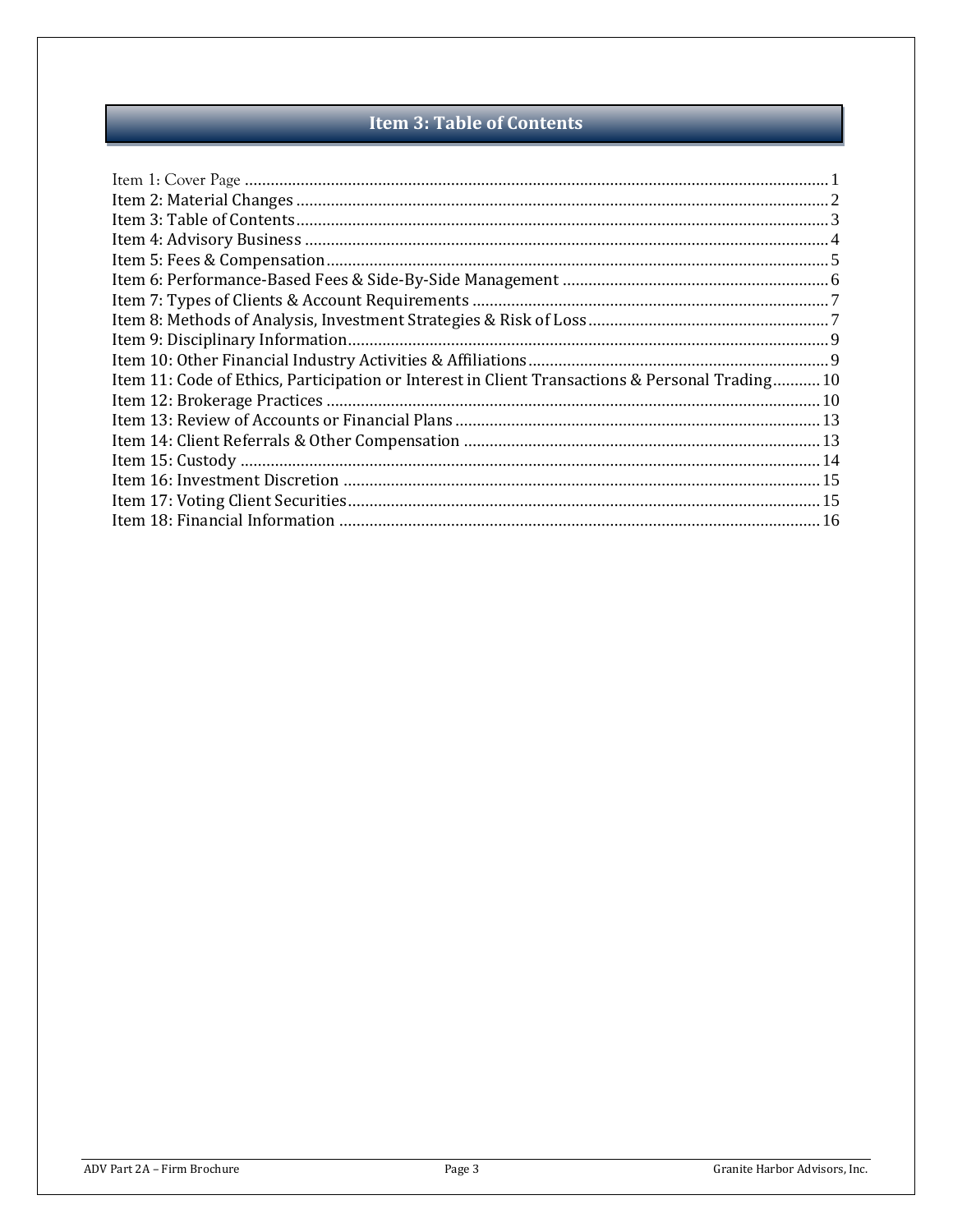### **Item 4: Advisory Business**

<span id="page-3-0"></span>We are dedicated to providing individuals and other types of clients with a wide array of investment advisory services. Our firm is a corporation formed in the State of Texas. Our firm has been in business as an independent investment adviser since May 2015 and is owned by Brian W. Sak, Timothy B. Smith and Nicholas M. Brown.

### **Description of the Types of Advisory Services We Offer**

### **Financial Planning & Consulting:**

We provide a variety of financial planning and consulting services to individuals, families and other clients regarding the management of their financial resources based upon an analysis of the client's current situation, goals, and objectives. Generally, such financial planning services will involve preparing a financial plan or rendering a financial consultation for clients based on the client's financial goals and objectives. This planning or consulting may encompass one or more of the following areas: Investment Planning, Retirement Planning, Estate Planning, Charitable Planning, Education Planning, Corporate and Personal Tax Planning, Cost Segregation Study, Corporate Structure, Real Estate Analysis, Mortgage/Debt Analysis, Insurance Analysis, Lines of Credit Evaluation, Business and Personal Financial Planning.

Our written financial plans or financial consultations rendered to clients usually include general recommendations for a course of activity or specific actions to be taken by the clients. For example, recommendations may be made that the clients begin or revise investment programs, create or revise wills or trusts, obtain or revise insurance coverage, commence or alter retirement savings, or establish education or charitable giving programs. It should also be noted that we refer clients to an accountant, attorney or other specialist, as necessary for non-advisory related services. For written financial planning engagements, we provide our clients with a written summary of their financial situation, observations, and recommendations. For financial consulting engagements, we usually do not provide our clients with a written summary of our observations and recommendations as the process is less formal than our planning service. Plans or consultations are typically completed within six (6) months of the client signing a contract with us, assuming that all the information and documents we request from the client are provided to us promptly. Implementation of the recommendations will be at the discretion of the client.

### **Retirement Plan Consulting:**

We provide Retirement Plan Consulting services to employer plan sponsors on a one-time or ongoing basis. Generally, such Retirement Plan Consulting services consist of assisting employer plan sponsors in establishing, monitoring and reviewing their company's participant-directed retirement plan. As the needs of the plan sponsor dictate, areas of advising could include: development of an investment policy statement, investment management, selection of qualified default investment alternatives, and plan participant education.

All Retirement Plan Consulting services shall be in compliance with the applicable state law(s) regulating Retirement Plans. This applies to client accounts that are pension or other employee benefit plans ("Plan") governed by the Employee Retirement Income Security Act of 1974, as amended ("ERISA"). If the client accounts are part of a Plan, and we accept appointments to provide our services to such accounts, we acknowledge that we are a fiduciary within the meaning of Section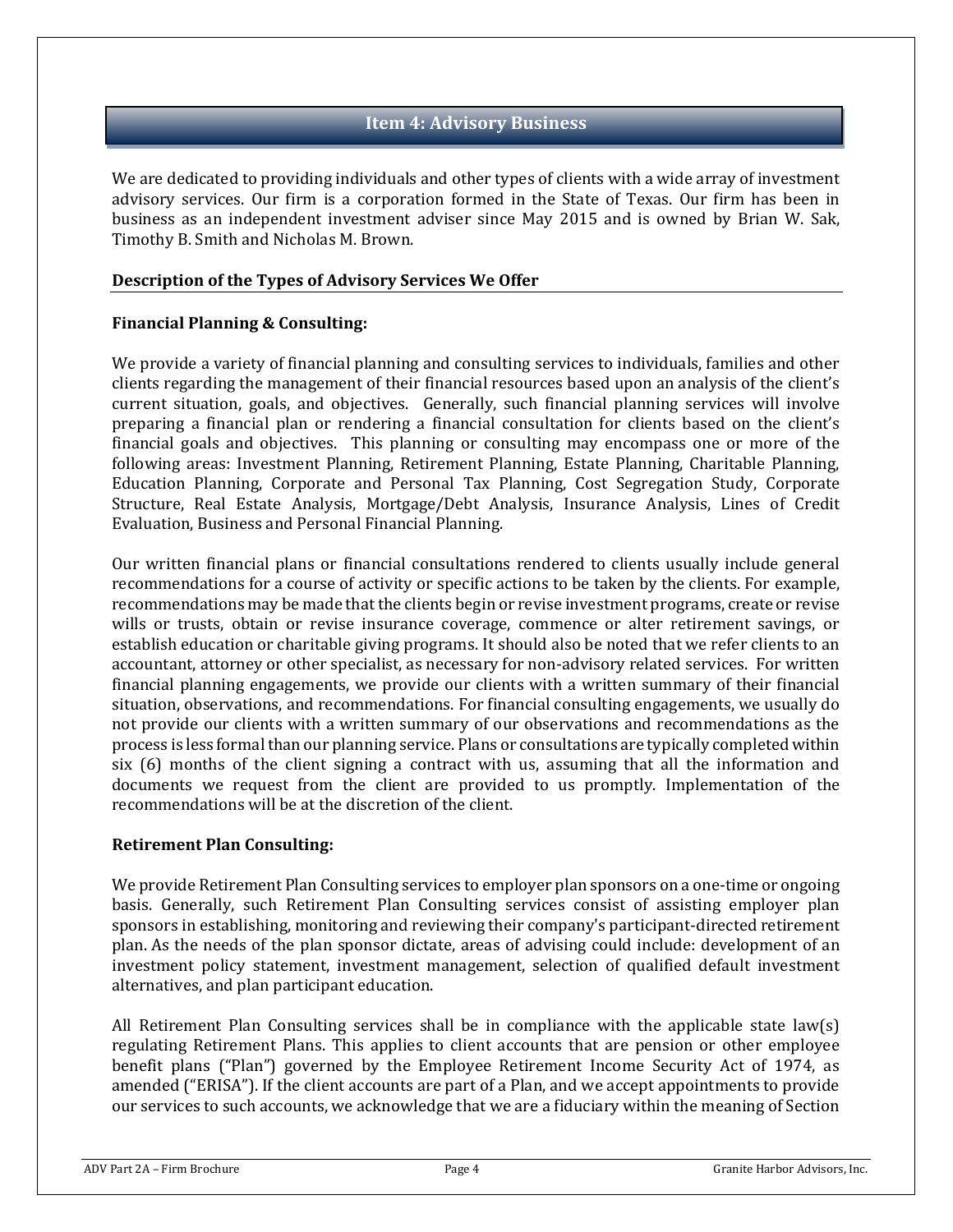3(21) of ERISA (but only with respect to the provision of services described in section 1 of the Retirement Plan Consulting Agreement).

### **Tax Preparation**:

We contract with outside CPA firms to provide tax preparation services to our clients with such needs. We perform data gathering as well as initial and ongoing due diligence on the chosen provider and the services they provide to ensure they meet each individual client's needs. Clients are under no obligation to use these providers based upon their engagement of our firm for any other purpose.

### **Tailoring of Advisory Services**

We offer individualized investment advice to clients utilizing our Asset Management service. Additionally, we offer general investment advice to clients utilizing our Financial Planning & Consulting and Retirement Plan Consulting services.

Each client has the opportunity to place reasonable restrictions on the types of investments to be held in the portfolio. Restrictions on investments in certain securities or types of securities may not be possible due to the level of difficulty this would entail in managing the account. Restrictions would be limited to our Asset Management and Retirement Plan Consulting services.

### **Participation in Wrap Fee Programs**

We only offer Asset Management services through our wrap fee programs as further described in Part 2A, Appendix 1 (the "Wrap Fee Program Brochure") of our Brochure. Our accounts are managed on an individualized basis according to the client's investment objectives, financial goals, risk tolerance, etc. As further described in our Wrap Fee Program Brochure, we receive a portion of the wrap fee for our services.

### **Regulatory Assets Under Management**

As of December 31, 2021, our firm manages \$336,885,766 on a discretionary basis and \$2,369,077 on a non-discretionary basis.

### **Item 5: Fees & Compensation**

### <span id="page-4-0"></span>**How We Are Compensated for Our Advisory Services**

### **Financial Planning & Consulting:**

We charge on an hourly or flat fee basis for financial planning and consulting services. The total estimated fee, as well as the ultimate fee that we charge you, is based on the scope and complexity of our engagement with you. Our maximum hourly fee is \$500 and our maximum flat fee is \$50,000. Financial Planning & Consulting fees will be waived for households that have assets under management with our firm in excess of \$1,500,000.

The client has the option of having the financial planning and consulting fee deducted from their managed account or be billed directly. If the client elects to have the fee billed directly, the fee will be due to us within thirty (30) days of your financial plan being delivered or consultation being rendered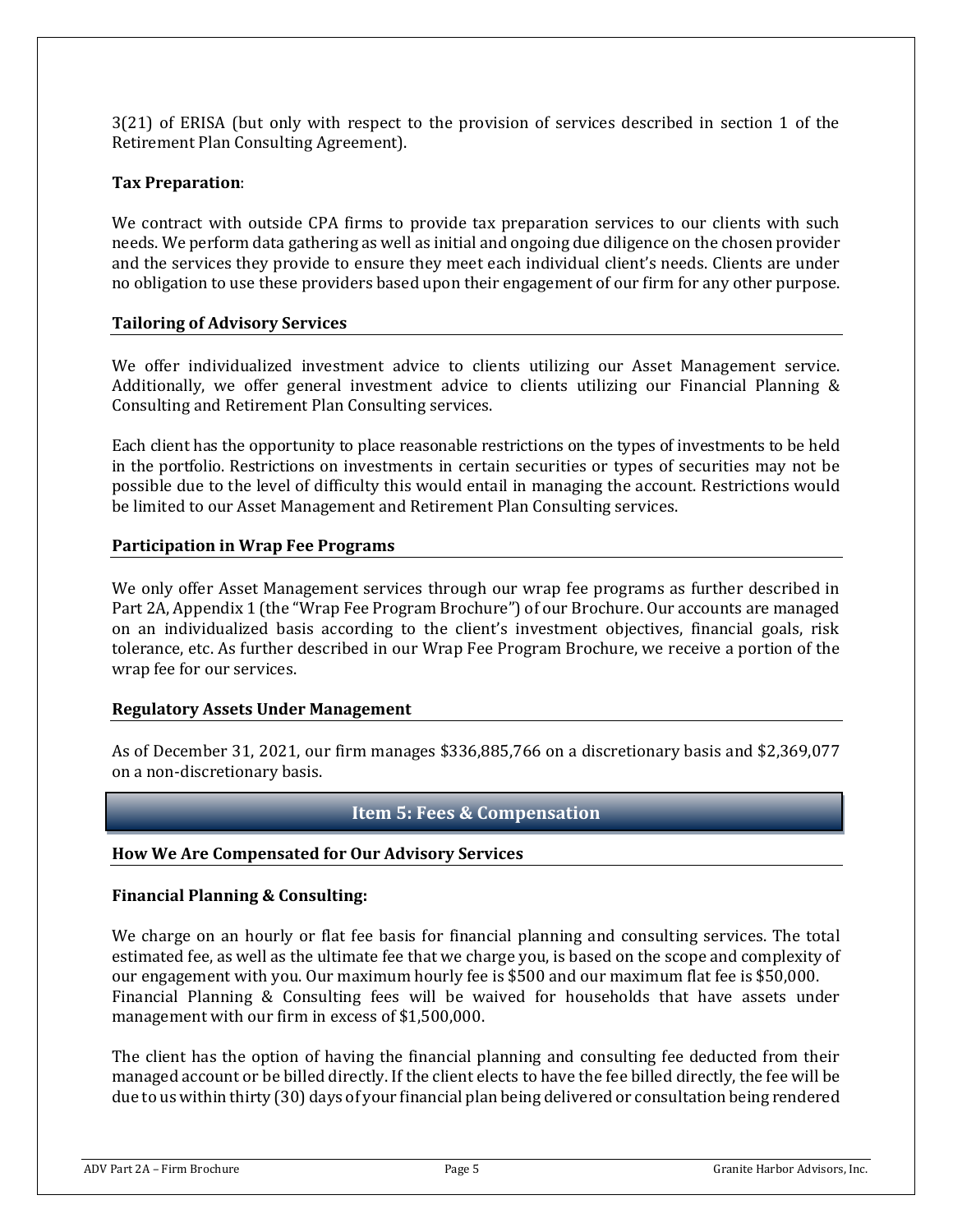to you. In all cases, we will not require a retainer exceeding \$500 when services cannot be rendered within 6 (six) months. If at any point the client is not satisfied with the service, our firm will issue a full refund of the fees received.

### **Retirement Plan Consulting:**

Our maximum fee for our Retirement Plan Consulting service is 1.00% of the assets under advisement. We may also charge on an hourly basis for one-time consulting services. The total estimated fee, as well as the ultimate fee that we charge you, is based on the scope and complexity of our engagement with you.

Our firm's annualized fees are generally billed on a pro-rata basis monthly or quarterly in arrears based on an average daily balance of the account(s) value during the billing period. Hourly engagements will be billed directly.

Due to limitations at certain custodial platforms, we may bill based upon the account balance as of the final day of the previous billing period. The specific fee-paying arrangements for Retirement Plan Consulting service will be determined on a case-by-case basis and will be detailed in the signed Retirement Plan Consulting Agreement.

### **Tax Preparation:**

The fees for our data gathering and due diligence services will be in addition to the fees charged by the chosen provider. The total fee to be charged for both GHA and the chosen provider's services shall be spelled out in an advisory agreement between client and GHA. Client will be charged a single fee with GHA remitting payment to the chosen provided for their portion of services rendered.

### **Other Types of Fees & Expenses**

Wrap fee clients will receive our Form ADV, Part 2A, Appendix 1 (the "Wrap Fee Program Brochure"). Wrap fee clients will not incur transaction costs for trades. More information about this is disclosed in our separate Wrap Fee Program Brochure.

### **Termination & Refunds**

We charge our advisory fees quarterly or monthly in arrears. If you wish to terminate our services, you need to contact us in writing and state that you wish to cancel the advisory agreement. Upon receipt of your letter of termination, we will proceed to close out your account and charge you a prorata advisory fee(s) for services rendered up to the point of termination.

### **Commissionable Securities Sales**

Our firm and representatives do not sell securities for a commission in advisory accounts.

### **Item 6: Performance-Based Fees & Side-By-Side Management**

<span id="page-5-0"></span>We do not accept performance-based fees.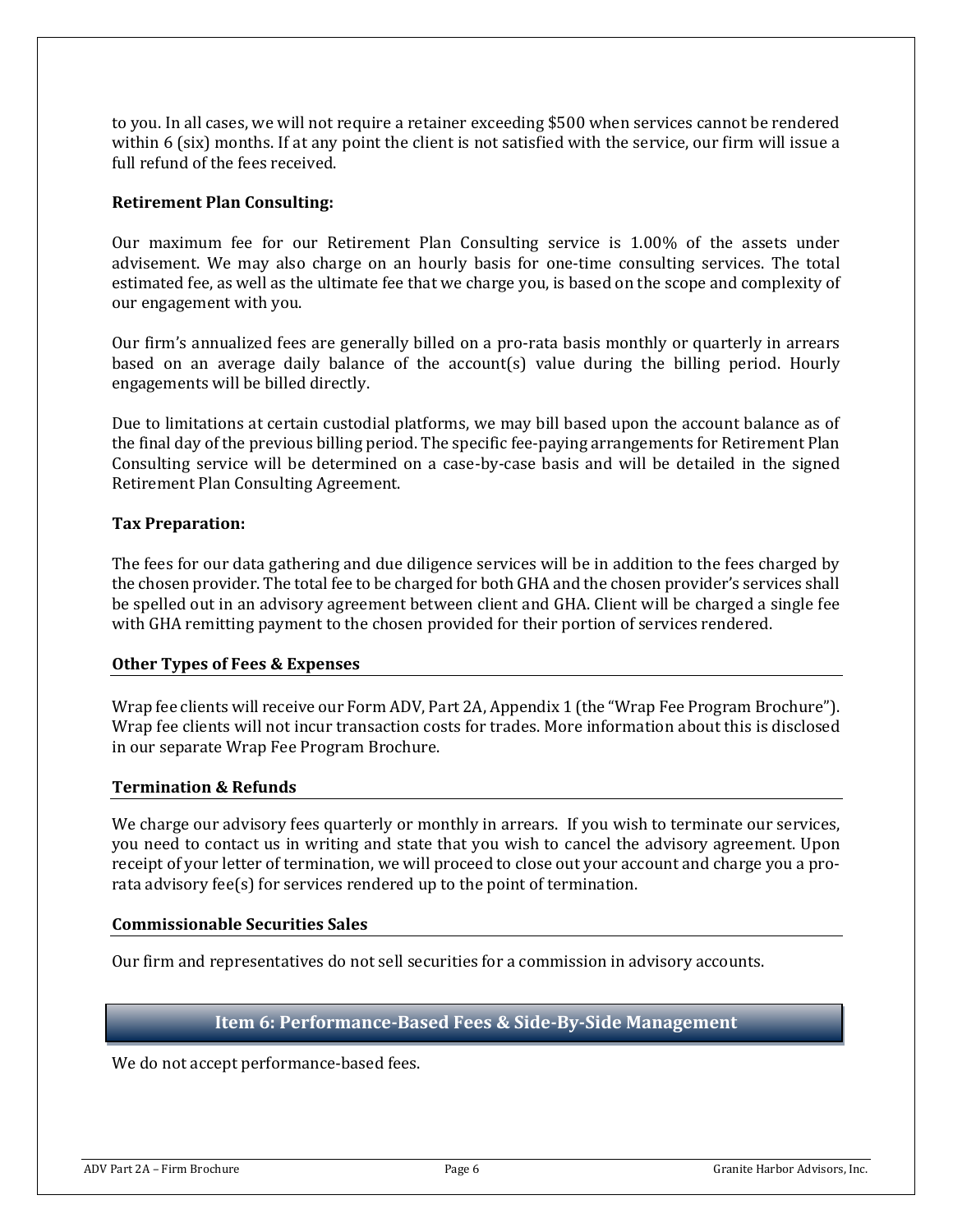### **Item 7: Types of Clients & Account Requirements**

<span id="page-6-0"></span>Our firm works with the following types of clients:

- Individuals and High Net Worth Individuals;
- Trusts, Estates or Charitable Organizations;
- Corporations, Limited Liability Companies and/or Other Business Types.

We require a minimum household balance of \$100,000 for our Asset Management service. This minimum account balance requirement may be negotiable and would be required throughout the course of the client's relationship with our firm.

### **Item 8: Methods of Analysis, Investment Strategies & Risk of Loss**

<span id="page-6-1"></span>Representatives of our firm are generally given full discretion to manage client assets based upon information obtained from the client, including without limitation, a client's current financial status, investment objectives/goals, and risk tolerances. Our representatives will accordingly make recommendations based upon the information provided and may allocate a client's portfolio into any range of various investment products, such as mutual funds, stocks, bonds, exchange traded funds (EFT's) and others that are suitable based upon a client's individual needs. Representatives of our firm are charged with continuous monitoring of client portfolios to respond to a change in a client's investment objectives, risk tolerances or financial condition that may warrant a change in the strategy employed or recommendations made. Likewise, client accounts are periodically reviewed by our firm to ensure consistency of program strategies and performance with clients' stated objectives.

Our representatives may use several sources to gather information including by not limited to Financial Newspapers and Magazines, Research Materials prepared by others, Corporate rating services, Timing services, Annual reports, prospectuses, filings with the SEC, Company press releases and other materials providing investment related information.

Our firm will make long term purchases (securities held at least a year), short term purchases (securities sold within a year), trading (securities sold within 30 days). Generally there is more risk involved with shorter trading.

Strategies employed by our firm may include, but are not limited to: Conservative, Income, Growth & Income, Growth, and Aggressive. Investing in securities involves risk of loss that clients should be prepared to bear. Our firm does not represent or guarantee that its services and recommendations can or will predict future results, successfully identify market tops or bottoms, or insulate clients from losses due to market corrections or declines. Equity based mutual funds are subject to risks similar to those of stocks, including market risk, which is the risk that investment returns will fluctuate and are subject to market volatility, so that an investor's shares, when redeemed or sold, may be worth more or less than their original cost. International mutual funds are subject to fluctuations due to changes in a currency's exchange rate and political risk. Fixed-income mutual funds (bond funds) fluctuate with the bond market.

Fixed income risks include credit risk (the risk that a company or bond issuer may fail to pay principal and interest payments in a timely manner); interest rate risk (the risk that the market value of the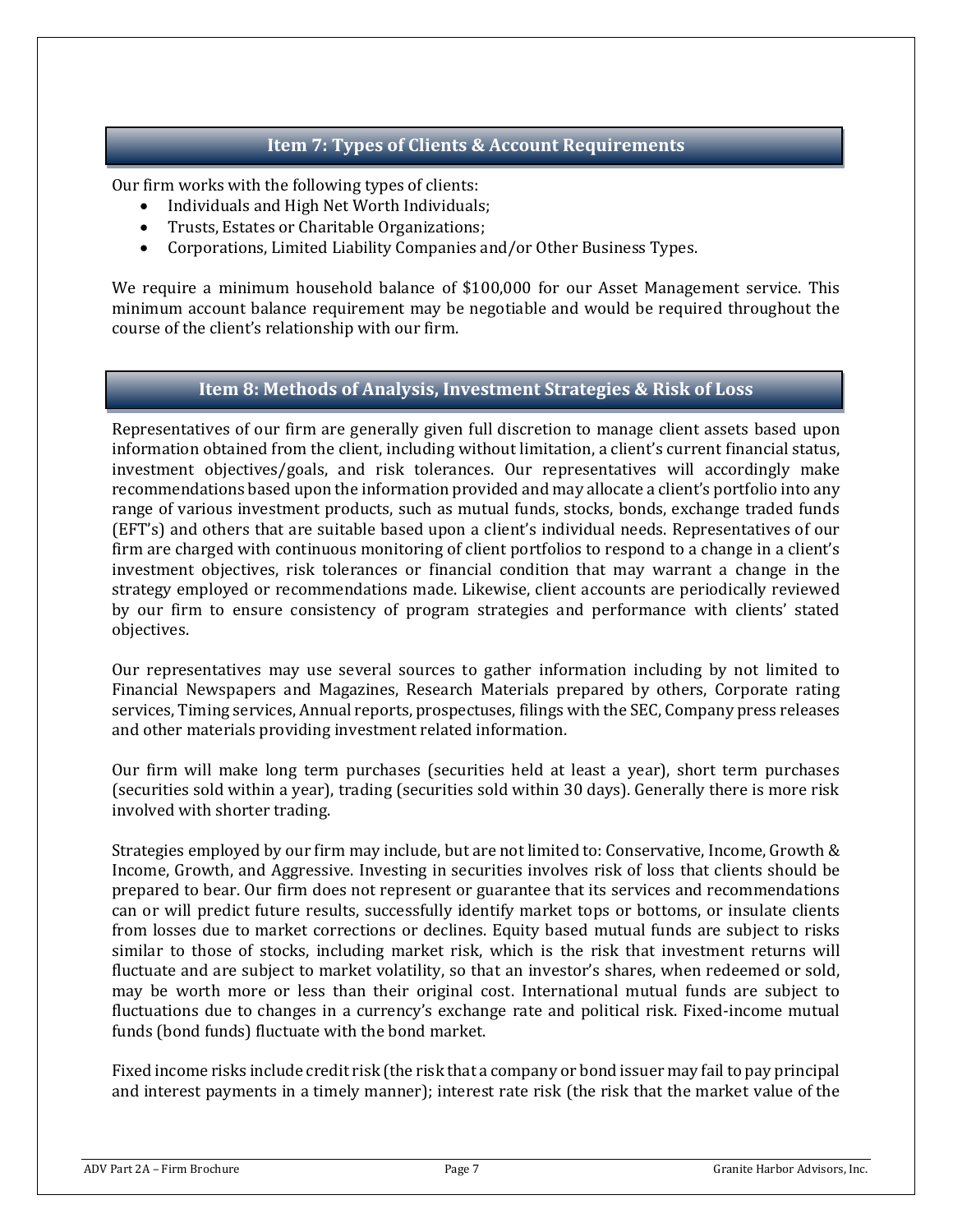bonds will go down when interest rates go up); and prepayment risk (the risk that a bond will be paid off early). Our firm cannot offer any guarantees or promises that a client's financial goals and objectives will be met. Past performance is in no way an indication of future performance.

**Options**: An option is a financial derivative that represents a contract sold by one party (the option writer) to another party (the option holder, or option buyer). The contract offers the buyer the right, but not the obligation, to buy or sell a security or other financial asset at an agreed-upon price (the strike price) during a certain period of time or on a specific date (exercise date). Options are extremely versatile securities. Traders use options to speculate, which is a relatively risky practice, while hedgers use options to reduce the risk of holding an asset. In terms of speculation, option buyers and writers have conflicting views regarding the outlook on the performance of a:

- *Call Option*: Call options give the option to buy at certain price, so the buyer would want the stock to go up. Conversely, the option writer needs to provide the underlying shares in the event that the stock's market price exceeds the strike due to the contractual obligation. An option writer who sells a call option believes that the underlying stock's price will drop relative to the option's strike price during the life of the option, as that is how he will reap maximum profit. This is exactly the opposite outlook of the option buyer. The buyer believes that the underlying stock will rise; if this happens, the buyer will be able to acquire the stock for a lower price and then sell it for a profit. However, if the underlying stock does not close above the strike price on the expiration date, the option buyer would lose the premium paid for the call option.
- *Put Option*: Put options give the option to sell at a certain price, so the buyer would want the stock to go down. The opposite is true for put option writers. For example, a put option buyer is bearish on the underlying stock and believes its market price will fall below the specified strike price on or before a specified date. On the other hand, an option writer who sells a put option believes the underlying stock's price will increase about a specified price on or before the expiration date. If the underlying stock's price closes above the specified strike price on the expiration date, the put option writer's maximum profit is achieved. Conversely, a put option holder would only benefit from a fall in the underlying stock's price below the strike price. If the underlying stock's price falls below the strike price, the put option writer is obligated to purchase shares of the underlying stock at the strike price.

The potential risks associated with these transactions are that (1) all options expire. The closer the option gets to expiration, the quicker the premium in the option deteriorates; and (2) Prices can move very quickly. Depending on factors such as time until expiration and the relationship of the stock price to the option's strike price, small movements in a stock can translate into big movements in the underlying options.

**Margin Loans:** Our firm may allow or recommend that you to pledge securities from your portfolio as collateral for a loan by using margin in brokerage account. This allows you to own more stock than you would be able to with your available cash. Margin accounts and transactions are risky and not necessarily appropriate for every client.

The potential risks associated with these transactions are (1) You can lose more funds than are deposited into the margin account; (2) the forced sale of securities or other assets in your account; (3) the sale of securities or other assets without contacting you; (4) you may not be entitled to choose which securities or other assets in your account(s) are liquidated or sold to meet a margin call; and (5) custodians charge interest on margin balances which will reduce your returns over time.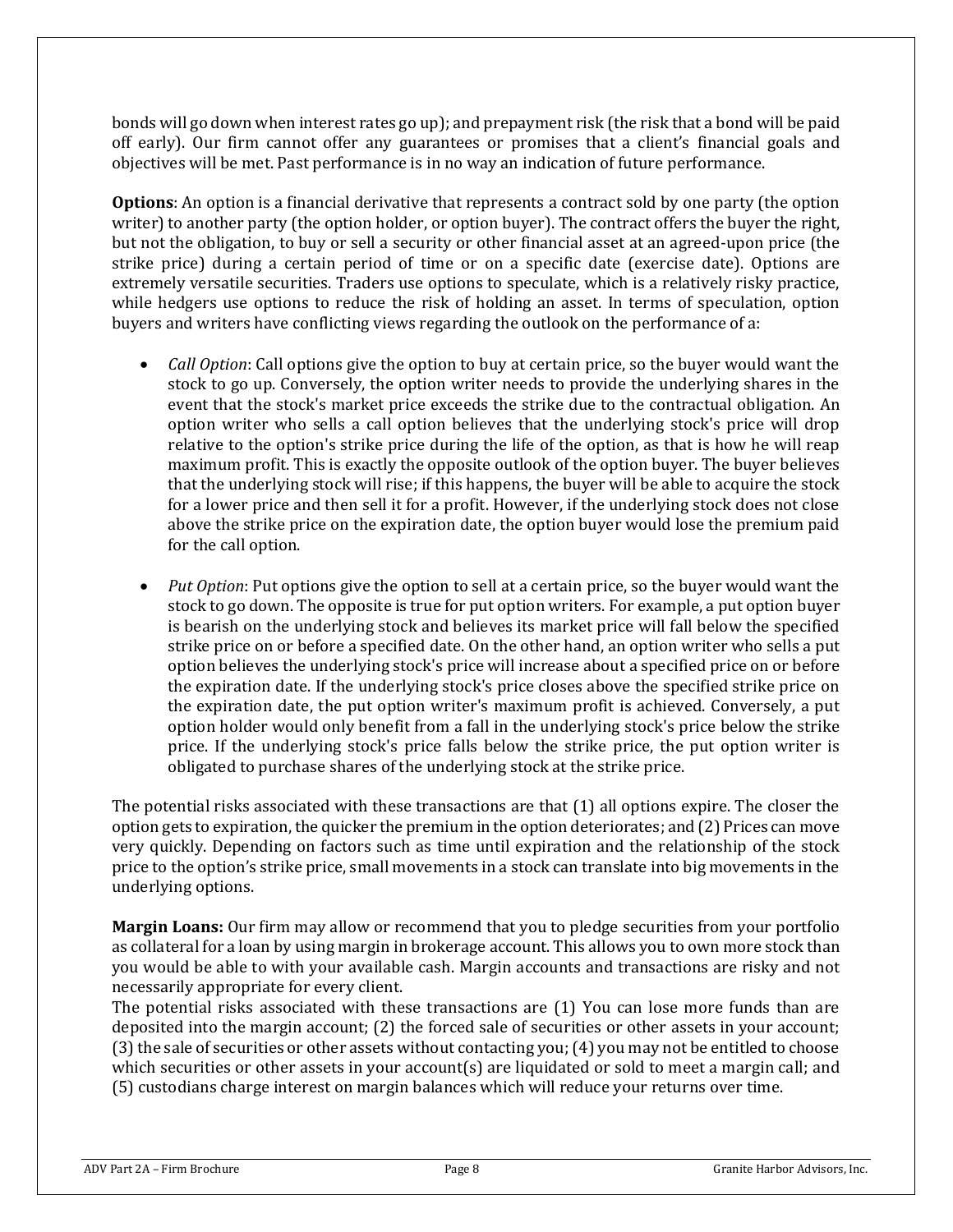### **Item 9: Disciplinary Information**

<span id="page-8-0"></span>In December 2013, Brian Sak entered into an Acceptance, Waiver, and Consent with the Financial Industry Regulatory Authority for not disclosing an outside business activity to AXA Advisors, LLC, Sak's employing firm at the time of the disclosure. Without admitting or denying the findings, Sak consented to the described sanction and to the entry of findings. Therefore, he was fined \$5,000 and was suspended from association with any FINRA Member in any capacity for 30 days. The suspension was in effect from January 6, 2014 through February 4, 2014.

### **Item 10: Other Financial Industry Activities & Affiliations**

<span id="page-8-1"></span>Representatives of our firm are licensed insurance agents/brokers. They may offer products and receive normal and customary commissions as a result of these transactions. A conflict of interest may arise as these commissionable insurance sales may create an incentive to recommend products based on the compensation they may earn. To mitigate this potential conflict of interest, our firm's representatives will adhere to our firm's Code of Ethics and only offer suitable products that are in the best interests of the client. Additionally, clients are free to purchase insurance products from any insurance company and are not obligated to purchase these products through our firm's representatives.

Our firm also has an affiliation with Granite Harbor Group ("GHG") via ownership interests of some of our management personnel. While our representatives may offer these insurance services to clients of our firm, those clients are not obligated to purchase such products through our affiliated firm and are free to purchase these products from any insurance company. GHG receives financial incentives from Clarity 2 Prosperity "C2P", an annuity distribution network. These incentives reimburse outside vendors for marketing efforts, from which Granite Harbor Advisors may also benefit. These incentives are directly tied to GHGs use of C2P's distribution network, but are not contingent upon any future business to be directed to their network. Incentives from C2P are not reimbursable to GHA or GHG for cash consideration and are only directly paid to outside vendors. Nonetheless, it creates a conflict of interest that may incentivize GHG to utilize their network or products available through their network. Our firm will adhere to our fiduciary duty to act in our client's best interest when selecting what products to use for advisory clients.

As mentioned in Item 4 above, our firm has a relationship with SEI Investments Company ("SEI"), where SEI will provide our firm various programs for management of client assets. As part of this process, we will provide initial due diligence on the programs available, gather information from clients about their financial situation, investment objectives, and restrictions, and deliver the required account paperwork and disclosure documents if the client selects a program. Prior to referring clients to SEI, we will ensure that they are licensed or notice filed with the respective authorities. Fees for sub-advisory services rendered to our clients by SEI are billed on a pro-rata basis quarterly in arrears based on the average daily balance of the account(s) value during the billing period. Our firm calculates the quarterly fee due to us and instructs SEI the amount to deduct from your managed account. Our fee will be in addition to fees that are imposed by SEI for programs and managers they make available, which they deduct separately. SEI establishes and maintains their own separate billing processes, which we have no control of. The advisory fee paid by the client shall not exceed the fee published for this service in item 5. The terms and conditions under which the client shall engage SEI will be set forth in a separate agreement between the client and SEI.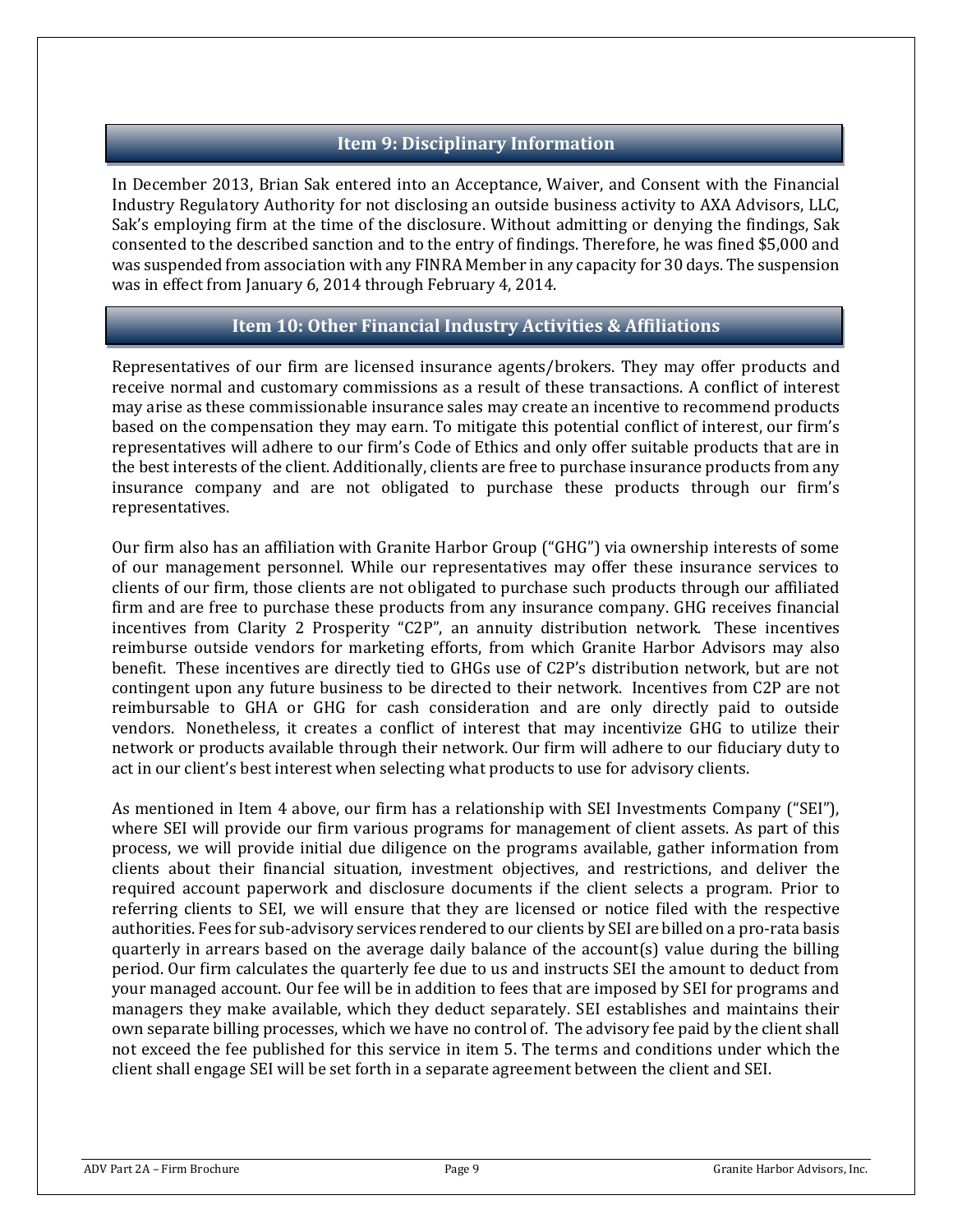### **Item 11: Code of Ethics, Participation or Interest in Client Transactions & Personal Trading**

<span id="page-9-0"></span>An investment adviser is considered a fiduciary and our firm has a fiduciary duty to all clients. As a fiduciary, it is an investment adviser's responsibility to provide fair and full disclosure of all material facts and to act solely in the best interest of each of our clients at all times. Our fiduciary duty is considered the core underlying principle for our Code of Ethics which also includes Insider Trading and Personal Securities Transactions Policies and Procedures. If a client or a potential client wishes to review our Code of Ethics in its entirety, a copy will be provided upon request.

We recognize that the personal investment transactions of members and employees of our firm demand the application of a high Code of Ethics and require that all such transactions be carried out in a way that does not endanger the interest of any client. At the same time, we believe that if investment goals are similar for clients and for members and employees of our firm, it is logical and even desirable that there be common ownership of some securities.

Therefore, in order to prevent conflicts of interest, we have in place a set of procedures (including a preclearing procedure) with respect to transactions effected by our members, officers and employees for their personal accounts1. In order to monitor compliance with our personal trading policy, we have a quarterly securities transaction reporting system for all of our associates. Upon employment or affiliation and at least annually thereafter, all supervised persons will sign an acknowledgement that they have read, understand, and agree to comply with our Code of Ethics.

Neither our firm nor a related person recommends to clients, or buys or sells for client accounts, securities in which our firm or a related person has a material financial interest. Related persons of our firm may buy or sell securities and other investments that are also recommended to clients. In order to minimize this conflict of interest, our related persons will place client interests ahead of their own interests and adhere to our firm's Code of Ethics. Further, our related persons will refrain from buying or selling the same securities prior to buying or selling for our clients in the same day. If related persons' accounts are included in a block trade, our related persons' accounts will be traded in the same manner every time.

Our firm and supervised persons must conduct business in an honest, ethical, and fair manner and avoid all circumstances that might negatively affect or appear to affect our duty of complete loyalty to all clients. This disclosure is provided to give all clients a summary of our Code of Ethics.

### **Item 12: Brokerage Practices**

### <span id="page-9-1"></span>**Selecting a Brokerage Firm**

We seek to recommend a custodian/broker who will hold your assets and execute transactions on terms that are overall most advantageous when compared to other available providers and their services. We consider a wide range of factors, including, among others, these:

<sup>1</sup> For purposes of the policy, our associate's personal account generally includes any account (a) in the name of our associate, his/her spouse, his/her minor children or other dependents residing in the same household, (b) for which our associate is a trustee or executor, or (c) which our associate controls, including our client accounts which our associate controls and/or a member of his/her household has a direct or indirect beneficial interest in.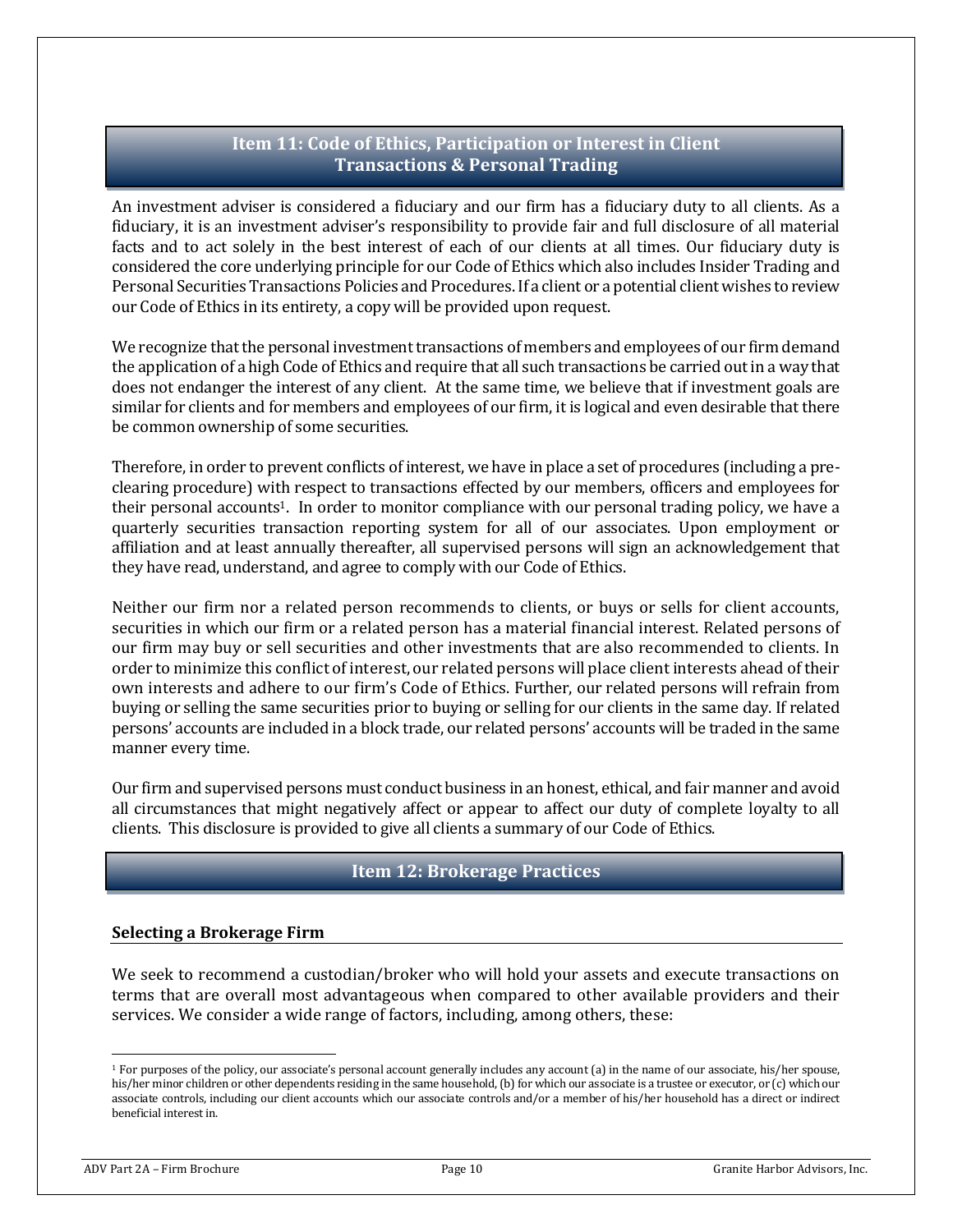- Timeliness of execution
- Timeliness and accuracy of trade confirmations
- Research services provided
- Ability to provide investment ideas
- Execution facilitation services provided
- Record keeping services provided
- Custody services provided
- Frequency and correction of trading errors
- Ability to access a variety of market venues
- Expertise as it relates to specific securities
- Financial condition
- Business reputation
- Quality of services

With this in consideration, our firm participates in the TD Ameritrade Institutional program. TD Ameritrade Institutional is a division of TD Ameritrade, Inc. ("TD Ameritrade") member FINRA/SIPC. TD Ameritrade is an independent and unaffiliated SEC-registered broker-dealer. TD Ameritrade offers to independent investment Advisors services which include custody of securities, trade execution, clearance and settlement of transactions. Advisor receives some benefits from TD Ameritrade through its participation in the program. (Please see the disclosure under Item 14 below.)

TD Ameritrade may make certain research and brokerage services available at no additional cost to our firm all of which qualify for the safe harbor exemption defined in Section 28(e) of the Securities Exchange Act of 1934. These services may be directly from independent research companies, as selected by our firm (within specific parameters). Research products and services provided by TD Ameritrade may include research reports on recommendations or other information about, particular companies or industries; economic surveys, data and analyses; financial publications; portfolio evaluation services; financial database software and services; computerized news and pricing services; quotation equipment for use in running software used in investment decision-making; and other products or services that provide lawful and appropriate assistance by TD Ameritrade to our firm in the performance of our investment decision-making responsibilities.

We do not use client brokerage commissions to obtain research or other products or services. The aforementioned research and brokerage services are used by our firm to manage accounts for which we have investment discretion. Without this arrangement, our firm might be compelled to purchase the same or similar services at our own expense.

As a result of receiving these services, we may have an incentive to continue to use or expand the use of TD Ameritrade services. Our firm examined this potential conflict of interest when we chose to enter into the relationship with TD Ameritrade and we have determined that the relationship is in the best interest of our firm's clients and satisfies our fiduciary obligations, including our duty to seek best execution.

TD Ameritrade charges brokerage commissions and transaction fees for effecting certain securities transactions (i.e., transaction fees are charged for certain no-load mutual funds, commissions are charged for individual equity and debt securities transactions). TD Ameritrade enables us to obtain many no-load mutual funds without transaction charges and other no-load funds at nominal transaction charges. TD Ameritrade commission rates are generally discounted from customary retail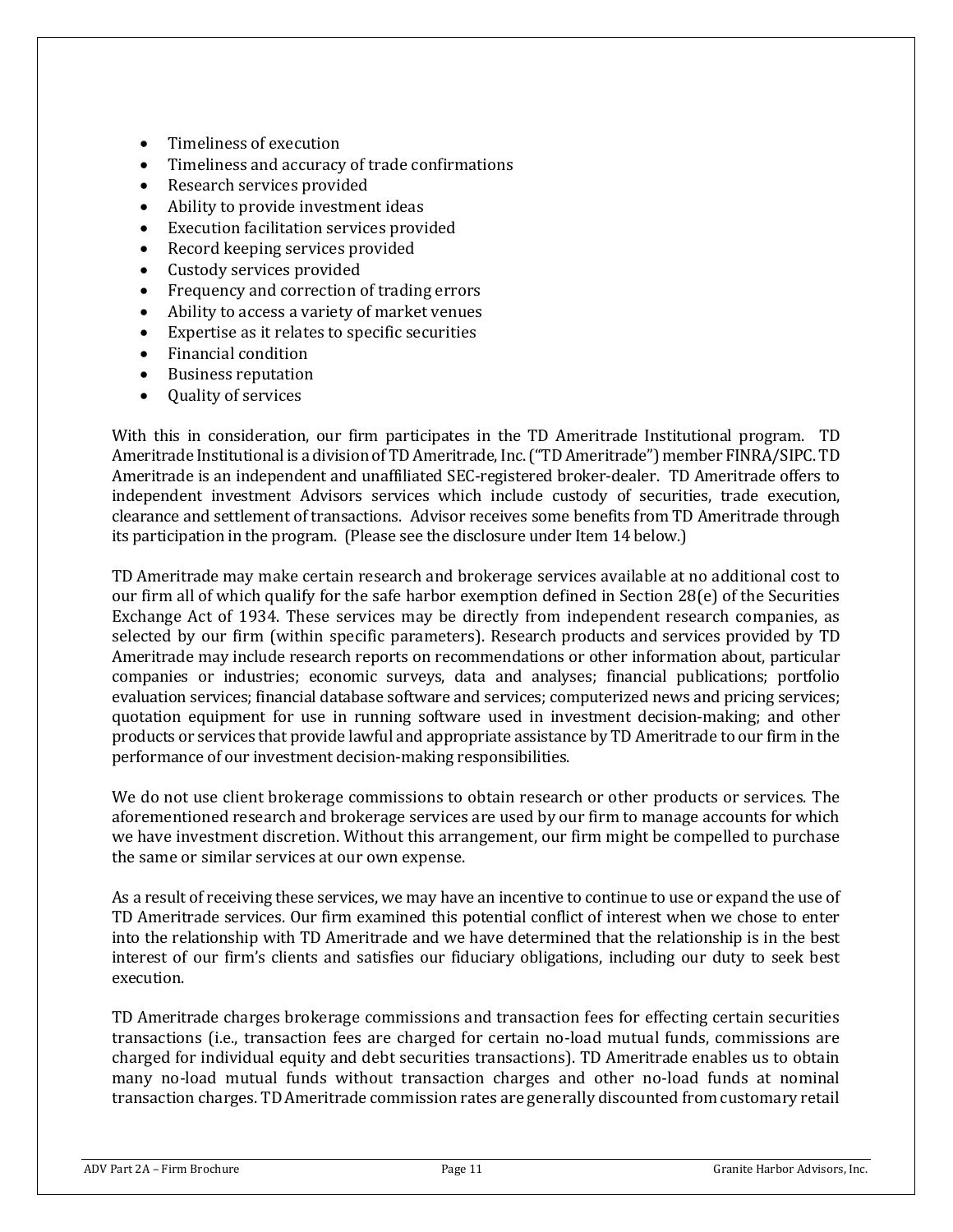commission rates. The commission and transaction fees charged by TD Ameritrade may be higher or lower than those charged by other custodians and broker-dealers.

### **Soft Dollars**

Our firm does not receive soft dollars in excess of what is allowed by Section 28(e) of the Securities Exchange Act of 1934. The safe harbor research products and services obtained by our firm will generally be used to service all of our clients but not necessarily all at any one particular time. TD Ameritrade pays for clients' subscriptions fees to Orion Advisors Services, our firm's performance reporting software, for the first 12 months of the subscription.

#### **Client Brokerage Commissions**

We do not use client brokerage commissions to obtain research or other products or services. The aforementioned research and brokerage services are used by our firm to manage accounts for which we have investment discretion. Without this arrangement, our firm might be compelled to purchase the same or similar services at our own expense.

### **Procedures to Direct Client Transactions in Return for Soft Dollars**

We do not direct client transactions to a particular broker-dealer in return for soft dollar benefits.

#### **Brokerage for Client Referrals**

Our firm does not receive brokerage for client referrals.

#### **Directed Brokerage**

Our firm maintains a limited discretionary authority in making the determination of the brokers with whom orders for the purchase or sale of securities are placed for execution, and the commission rates at which such securities transactions are affected. Specifically, we may execute bond trades with 280 Securities where we determine the quality of execution to be in the client's best interest. Outside of that we routinely recommend that a client directs us to execute through a specified broker-dealer. Our firm recommends the use of TD Ameritrade. Each client will be required to establish their account(s) with TD Ameritrade if not already done. Please note that not all advisers have this requirement.

#### **Permissibility of Client-Directed Brokerage**

We allow clients to direct brokerage outside our recommendation. We may be unable to achieve the most favorable execution of client transactions. Client directed brokerage may cost clients more money. For example, in a directed brokerage account, you may pay higher brokerage commissions because we may not be able to aggregate orders to reduce transaction costs, or you may receive less favorable prices.

#### **Special Considerations for ERISA Clients**

A retirement or ERISA plan client may direct all or part of portfolio transactions for its account through a specific broker or dealer in order to obtain goods or services on behalf of the plan. Such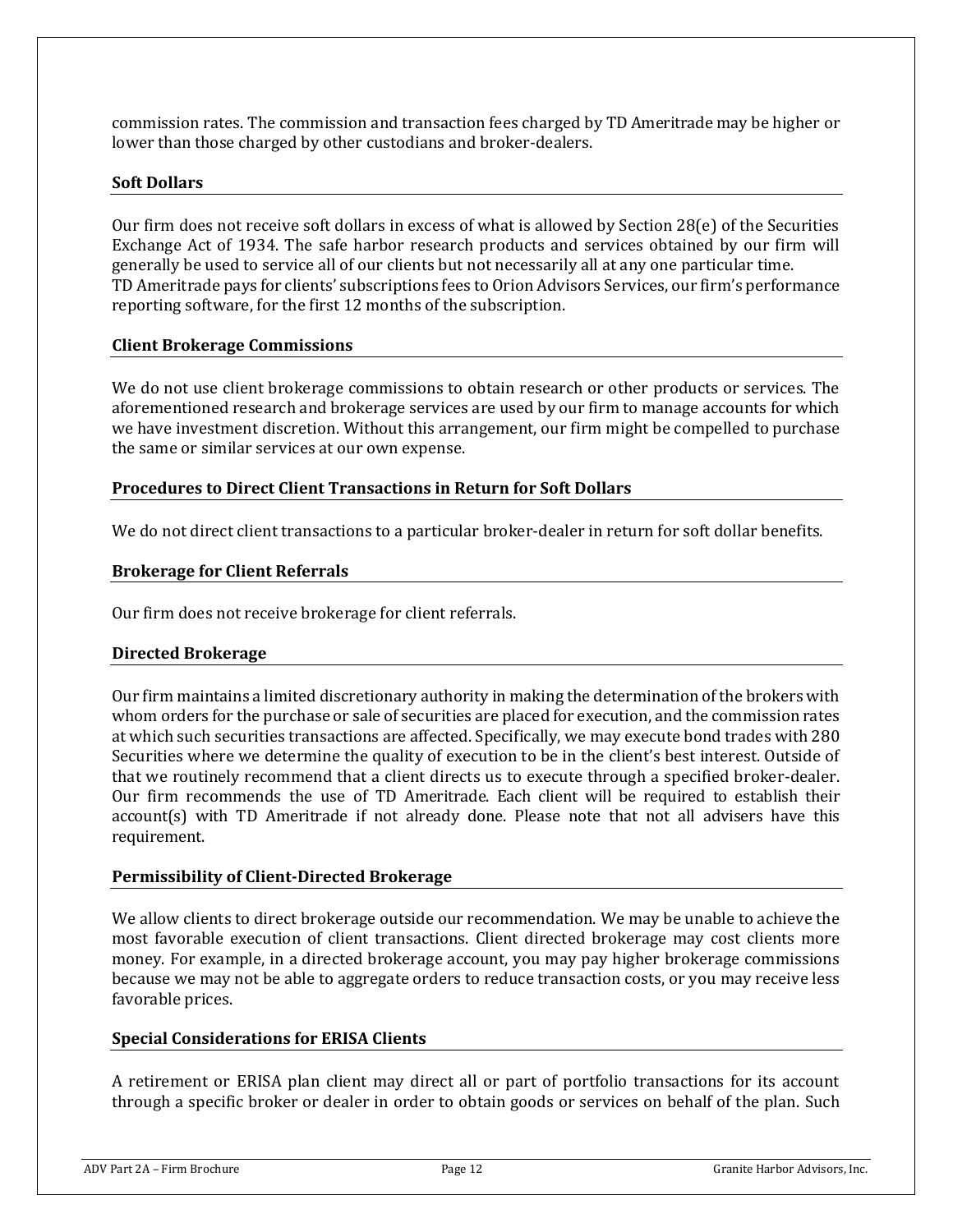direction is permitted provided that the goods and services provided are reasonable expenses of the plan incurred in the ordinary course of its business for which it otherwise would be obligated and empowered to pay. ERISA prohibits directed brokerage arrangements when the goods or services purchased are not for the exclusive benefit of the plan. Consequently, we will request that plan sponsors who direct plan brokerage provide us with a letter documenting that this arrangement will be for the exclusive benefit of the plan.

#### **Aggregation of Purchase or Sale**

We perform investment management services for various clients. There are occasions on which portfolio transactions may be executed as part of concurrent authorizations to purchase or sell the same security for numerous accounts served by our firm, which involve accounts with similar investment objectives. Although such concurrent authorizations potentially could be either advantageous or disadvantageous to any one or more particular accounts, they are affected only when we believe that to do so will be in the best interest of the effected accounts. When such concurrent authorizations occur, the objective is to allocate the executions in a manner which is deemed equitable to the accounts involved. In any given situation, we attempt to allocate trade executions in the most equitable manner possible, taking into consideration client objectives, current asset allocation and availability of funds using price averaging, proration and consistently non-arbitrary methods of allocation.

### **Item 13: Review of Accounts or Financial Plans**

<span id="page-12-0"></span>We review accounts on at least an annual basis for clients subscribing to our Asset Management service. The nature of these reviews is to learn whether clients' accounts are in line with their investment objectives, appropriately positioned based on market conditions, and investment policies, if applicable. We review SEI account performance on at least an annual basis during which the manager's performance as it pertains to the client is evaluated and to confirm that the account continues to meet the client's investment objectives and income needs. Only our Financial Advisors or Portfolio Managers will conduct reviews. We may review client accounts more frequently than described above. Among the factors which may trigger an off-cycle review are major market or economic events, the client's life events, requests by the client, etc. We do not provide written reports to clients, unless asked to do so. Verbal reports to clients take place on at least an annual basis when we contact clients who subscribe to this service.

Retirement Plan Consulting clients receive reviews of their pension plans for the duration of the Retirement Plan Consulting service. We also provide ongoing services to Retirement Plan Consulting clients where we meet with such clients upon their request to discuss updates to their plans, changes in their circumstances, etc. Retirement Plan Consulting clients do not receive written or verbal updated reports regarding their pension plans unless they choose to contract with us for ongoing Retirement Plan Consulting services.

Financial Planning clients will receive reviews of their written plans for the duration of the engagement. Financial Planning clients who engage us on an annual financial planning basis may receive written or verbal updated reports regarding their financial plans.

### **Item 14: Client Referrals & Other Compensation**

#### <span id="page-12-1"></span>**TD Ameritrade**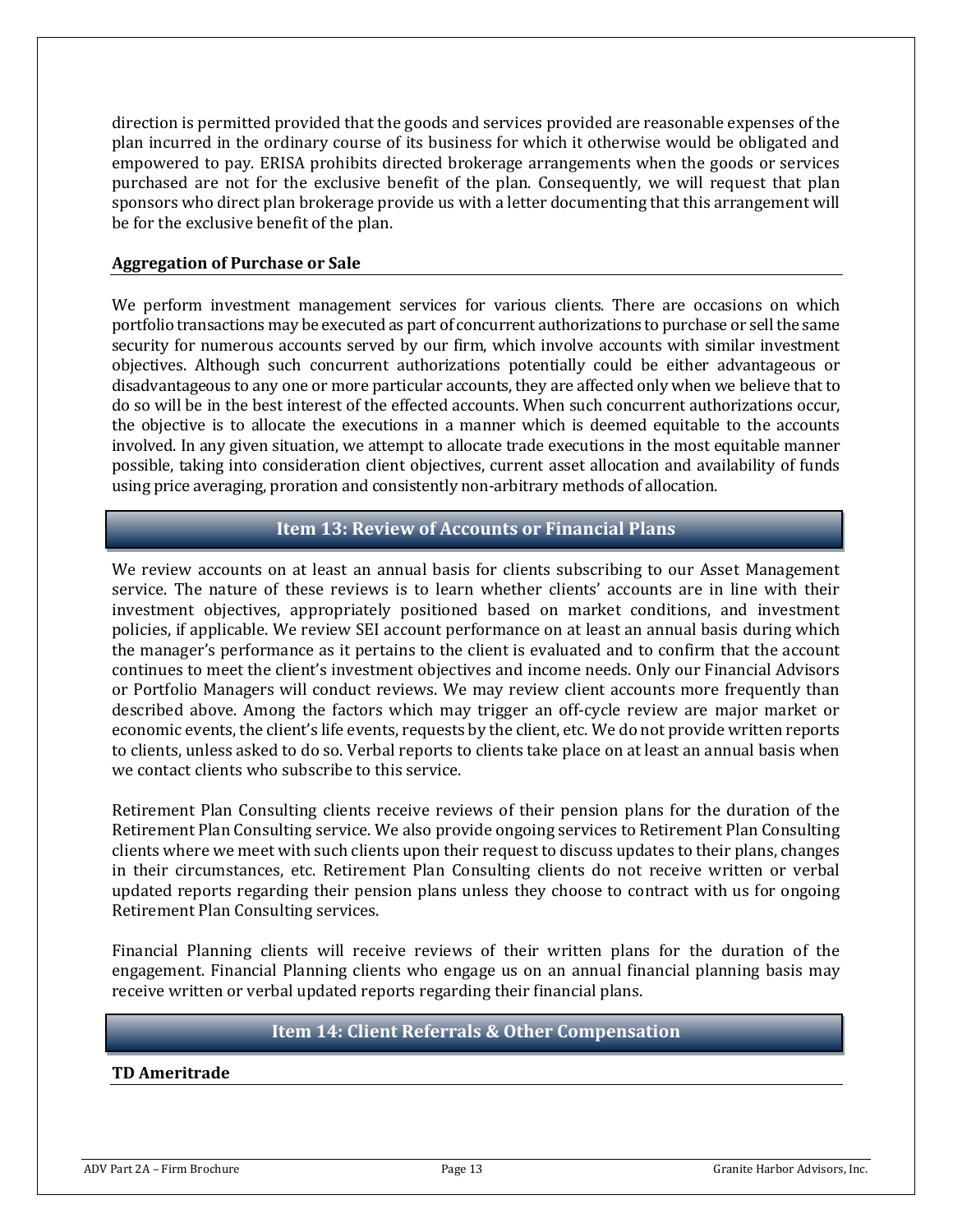As disclosed under Item 12 of this Brochure, we participate in TD Ameritrade's institutional customer program and we may recommend TD Ameritrade to Clients for custody and brokerage services. There is no direct link between our firm's participation in the program and the investment advice we give to our Clients, although we receive economic benefits through our participation in the program that are typically not available to TD Ameritrade retail investors. These benefits include the following products and services (provided without cost or at a discount): receipt of duplicate Client statements and confirmations; research related products and tools; consulting services; access to a trading desk serving our firm's participants; access to block trading (which provides the ability to aggregate securities transactions for execution and then allocate the appropriate shares to Client accounts); the ability to have advisory fees deducted directly from Client accounts; access to an electronic communications network for Client order entry and account information; access to mutual funds with no transaction fees and to certain institutional money managers; and discounts on compliance, marketing, research, technology, and practice management products or services provided to us by third party vendors. TD Ameritrade may also have paid for business consulting and professional services received by our firm's related persons. Some of the products and services made available by TD Ameritrade through the program may benefit our firm but may not benefit our Client accounts. These products or services may assist us in managing and administering Client accounts, including accounts not maintained at TD Ameritrade. Other services made available by TD Ameritrade are intended to help us manage and further develop our business enterprise. The benefits received by our firm or our personnel through participation in the program do not depend on the amount of brokerage transactions directed to TD Ameritrade. As part of our fiduciary duties to our clients, we endeavor at all times to put the interests of our clients first. Clients should be aware, however, that the receipt of economic benefits by our firm or our related persons in and of itself creates a potential conflict of interest and may indirectly influence our firm's choice of TD Ameritrade for custody and brokerage services.

### **Referral Fees**

Our firm pays referral fees (non-commission based) to independent solicitors (non-registered representatives) for the referral of their clients to our firm in accordance with Rule 206 (4)-3 of the Investment Advisers Act of 1940. Such referral fee represents a share of our investment advisory fee charged to our clients. This arrangement will not result in higher costs to the referred client. In this regard, our firm maintains Solicitors Agreements in compliance with Rule 206 (4)-3 of the Investment Advisers Act of 1940 and applicable state and federal laws. All clients referred by Solicitors to our firm will be given full written disclosure describing the terms and fee arrangements between our firm and Solicitor(s). In cases where state law requires licensure of solicitors, our firm ensures that no solicitation fees are paid unless the solicitor is registered as an investment adviser representative of our firm. If our firm is paying solicitation fees to another registered investment adviser, the licensure of individuals is the other firm's responsibility.

### **Item 15: Custody**

<span id="page-13-0"></span>While our firm does not maintain physical custody of client assets (which are maintained by a qualified custodian, as discussed above), we are deemed to have custody of certain client assets if given the authority to withdraw assets from client accounts, as further described below under "Third Party Money Movement." All our clients receive account statements directly from their qualified custodian(s) at least quarterly upon opening of an account. We urge our clients to carefully review these statements. Additionally, if our firm decides to send its own account statements to clients, such statements will include a legend that recommends the client compare the account statements received from the qualified custodian with those received from our firm. Clients are encouraged to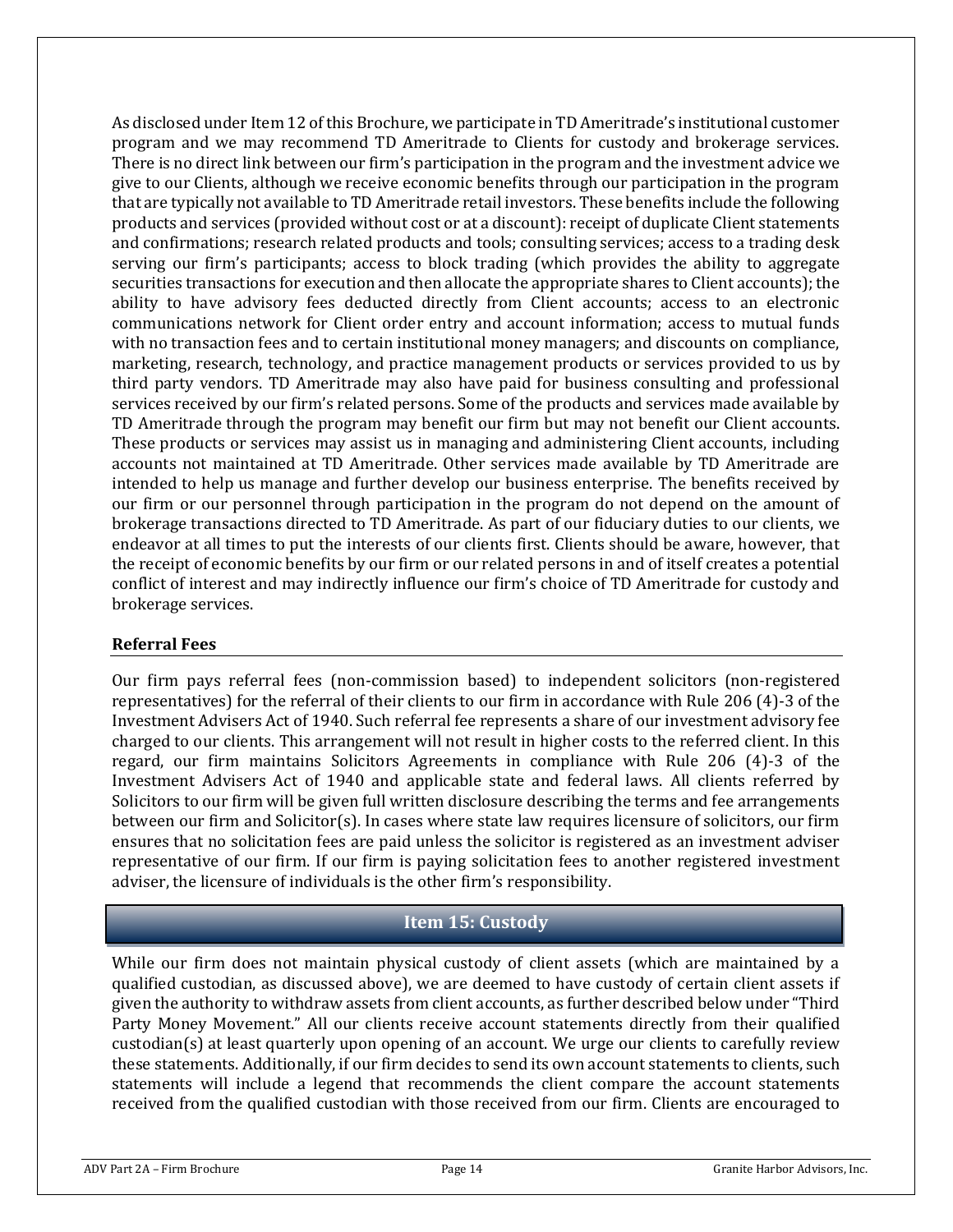raise any questions with us about the custody, safety or security of their assets and our custodial recommendations.

### **Third Party Money Movement**

The SEC issued a no‐action letter ("Letter") with respect to the Rule 206(4)‐2 ("Custody Rule") under the Investment Advisers Act of 1940 ("Advisers Act"). The letter provided guidance on the Custody Rule as well as clarified that an adviser who has the power to disburse client funds to a third party under a standing letter of instruction ("SLOA") is deemed to have custody. As such, our firm has adopted the following safeguards in conjunction with our custodian:

- The client provides an instruction to the qualified custodian, in writing, that includes the client's signature, the third party's name, and either the third party's address or the third party's account number at a custodian to which the transfer should be directed.
- The client authorizes the investment adviser, in writing, either on the qualified custodian's form or separately, to direct transfers to the third party either on a specified schedule or from time to time.
- The client's qualified custodian performs appropriate verification of the instruction, such as a signature review or other method to verify the client's authorization, and provides a transfer of funds notice to the client promptly after each transfer.
- The client has the ability to terminate or change the instruction to the client's qualified custodian.
- The investment adviser has no authority or ability to designate or change the identity of the third party, the address, or any other information about the third party contained in the client's instruction.
- The investment adviser maintains records showing that the third party is not a related party of the investment adviser or located at the same address as the investment adviser.
- The client's qualified custodian sends the client, in writing, an initial notice confirming the instruction and an annual notice reconfirming the instruction.

### **Item 16: Investment Discretion**

<span id="page-14-0"></span>Asset Management clients have the option of providing our firm with investment discretion on their behalf, pursuant to an executed investment advisory client agreement. Wrap Portfolio Management clients are required to grant our firm discretionary authority. By granting investment discretion, we are authorized to execute securities transactions, which securities are bought and sold, and the total amount to be bought and sold. Limitations may be imposed by the client in the form of specific constraints on any of these areas of discretion with our firm's written acknowledgement.

### **Item 17: Voting Client Securities**

<span id="page-14-1"></span>We do not accept proxy authority to vote client securities. Clients will receive proxies or other solicitations directly from their custodian or a transfer agent. In the event that proxies are sent to our firm, we will forward them on to you and ask the party who sent them to mail them directly to you in the future. Clients may call, write or email us to discuss questions they may have about particular proxy votes or other solicitations.